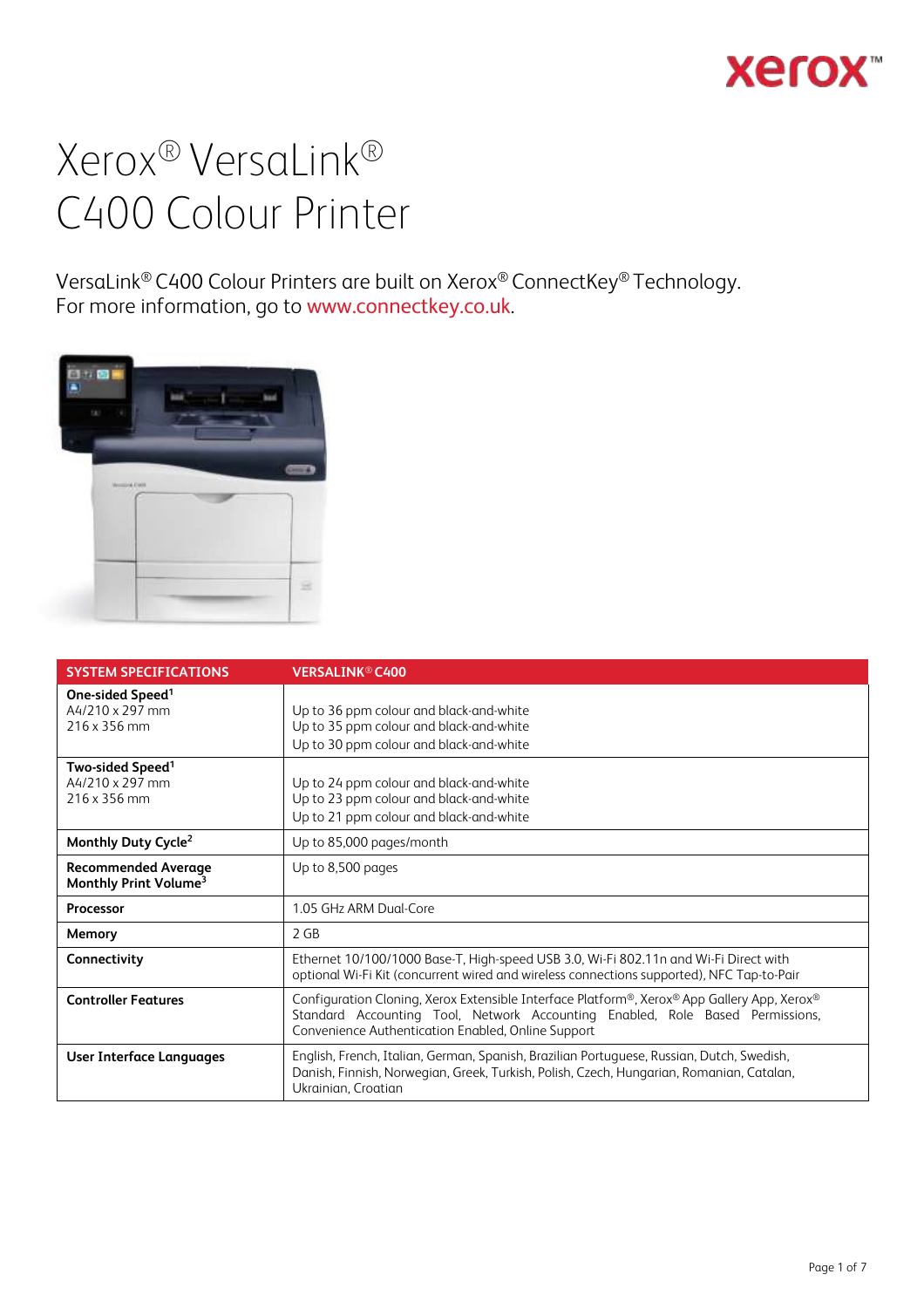## Xerox® VersaLink® C400 Colour Printer

| <b>DEVICE SPECIFICATIONS</b>                            |                                                                                                      |              |                                                                                      |               |
|---------------------------------------------------------|------------------------------------------------------------------------------------------------------|--------------|--------------------------------------------------------------------------------------|---------------|
| <b>ELECTRICAL REQUIREMENTS</b>                          |                                                                                                      |              |                                                                                      |               |
| <b>North America</b>                                    | Voltage: 110-127 VAC+/- 10%<br>Frequency: 50/60 Hz+/- 3Hz, 10 A                                      |              |                                                                                      |               |
| <b>Europe and Other Geographies</b>                     | Voltage: 220-240 VAC+/- 10%<br>Frequency: 50/60 Hz+/- 3Hz, 6 A                                       |              |                                                                                      |               |
| <b>POWER CONSUMPTION</b>                                |                                                                                                      |              |                                                                                      |               |
| <b>Continuous Printing4</b>                             | 705 watts or less                                                                                    |              |                                                                                      |               |
| Ready/Standby Mode <sup>4</sup>                         | 76 watts or less                                                                                     |              |                                                                                      |               |
| <b>Energy Saver/Sleep Mode<sup>4</sup></b>              | 4 watts or less                                                                                      |              |                                                                                      |               |
| <b>OPERATING ENVIRONMENT</b>                            |                                                                                                      |              |                                                                                      |               |
| <b>Required Temperature</b><br>Range (Storage)          | 0 °C to 35 °C                                                                                        |              |                                                                                      |               |
| <b>Required Temperature</b><br><b>Range (Operating)</b> | 10 °C to 32 °C                                                                                       |              |                                                                                      |               |
| <b>Required Relative Humidity</b>                       | 10% to 85%                                                                                           |              |                                                                                      |               |
| <b>Sound Power Levels</b><br>Operating<br>Standby       | $6.88 B(A)$ or less<br>5.0 B(A) or less                                                              |              |                                                                                      |               |
| <b>Sound Pressure Levels</b><br>Operating<br>Standby    | 53.1 dB(A) or less<br>29.2 dB(A) or less                                                             |              |                                                                                      |               |
| <b>Boot Time</b><br>(from Off to UI Ready)              | As fast as 60 seconds                                                                                |              |                                                                                      |               |
| <b>Warm-up Time</b><br>(from Sleep to UI Ready)         | As fast as 6 seconds                                                                                 |              |                                                                                      |               |
| <b>DIMENSIONS AND</b><br><b>WEIGHT (UNPACKAGED)</b>     | <b>WIDTH</b>                                                                                         | <b>DEPTH</b> | <b>HEIGHT</b>                                                                        | <b>WEIGHT</b> |
| VersaLink® C400                                         | 491 mm                                                                                               | 488 mm       | 399 mm                                                                               | 26 kg         |
| 550-sheet Paper Tray                                    | 427 mm                                                                                               | 485 mm       | $138 \text{ mm}$                                                                     | 3.9 kg        |
| <b>DIMENSIONS AND WEIGHT</b><br>(PACKAGED)              | <b>WIDTH</b>                                                                                         | <b>DEPTH</b> | <b>HEIGHT</b>                                                                        | <b>WEIGHT</b> |
| VersaLink® C400                                         | 627 mm                                                                                               | 638 mm       | 526 mm                                                                               | 30.45 kg      |
| <b>550-sheet Paper Tray</b>                             | 590 mm                                                                                               | 544 mm       | 241 mm                                                                               | 5.3 kg        |
| SYSTEM CERTIFICATION/REGULATORY COMPLIANCE              |                                                                                                      |              |                                                                                      |               |
| Certifications                                          |                                                                                                      |              | To view the latest list of certifications, go to www.xerox.com/OfficeCertifications. |               |
| <b>PRINT</b>                                            |                                                                                                      |              |                                                                                      |               |
| <b>First-Print-Out Time</b>                             | As fast as 9.3 seconds colour / 8.2 seconds black-and-white                                          |              |                                                                                      |               |
| <b>Print Resolution</b>                                 | Up to $600 \times 600 \times 8$ dpi (enhanced)                                                       |              |                                                                                      |               |
| <b>Page Description Languages</b>                       | PCL® 5e, 6<br>PDF<br><b>XPS</b><br>TIFF<br><b>JPEG</b><br>HP-GL<br>Adobe® PostScript® 3 <sup>™</sup> |              |                                                                                      |               |
| <b>Maximum Print Area</b>                               | 4 mm from edge of paper                                                                              |              |                                                                                      |               |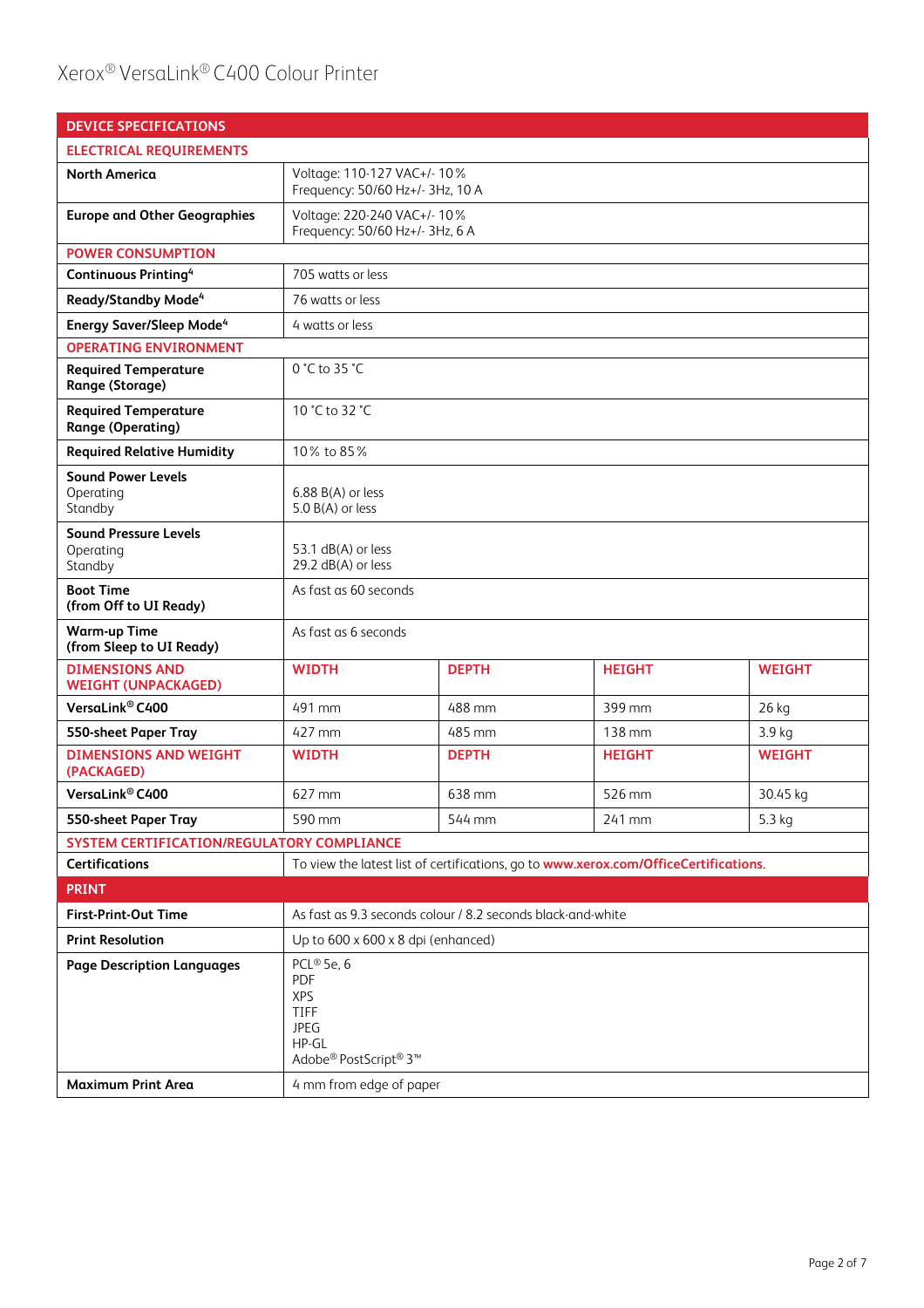| <b>Print Features</b><br><b>Print from USB</b>      | <b>Application Defaults</b><br>Banner Pages Enable/Disable<br><b>Bi-directional Real-time Status</b><br><b>Booklet Layout</b><br>Colour Adjustments (lightness, contrast, saturation, colour balance)<br><b>Colour Correction</b><br>Draft Mode<br>Fit to New Paper Size<br>Job Identification (Print ID or Banner, Print ID in margins on first page only or all pages)<br>Job Monitoring (Client or Local User Interface)<br>N-up Page Layout (up to 16 pages per sheet)<br>Paper Selection by Attribute<br>Personal Print<br>Print Around Enable/Disable<br>Print from USB<br>Run Black<br>Sample Set<br>Saved Job<br>Scaling<br>Secure Print<br>Skip Blank Pages<br>Special Pages (exception page programming: covers, inserts, exceptions pages)<br>Store and Recall<br><b>Driver Settings</b><br>Stored Jobs Deletion<br>Two-sided Printing<br>Watermark (predefined and custom)<br><b>Earth Smart Driver Settings</b><br>Allows walk-up printing from Type A USB port |  |
|-----------------------------------------------------|------------------------------------------------------------------------------------------------------------------------------------------------------------------------------------------------------------------------------------------------------------------------------------------------------------------------------------------------------------------------------------------------------------------------------------------------------------------------------------------------------------------------------------------------------------------------------------------------------------------------------------------------------------------------------------------------------------------------------------------------------------------------------------------------------------------------------------------------------------------------------------------------------------------------------------------------------------------------------|--|
|                                                     | Supports direct printing from computer via Type B USB port                                                                                                                                                                                                                                                                                                                                                                                                                                                                                                                                                                                                                                                                                                                                                                                                                                                                                                                   |  |
|                                                     | Supported file formats: PDF, JPEG, TIFF, XPS, PDF/A                                                                                                                                                                                                                                                                                                                                                                                                                                                                                                                                                                                                                                                                                                                                                                                                                                                                                                                          |  |
| <b>Operating Systems</b>                            | Windows® 7, 8, 8.1, 10<br>Windows Server 2008 SP2, Server 2008 R2 SP1, Server 2012, Server 2012 R2, Server 2016<br>macOS® 10.11, 10.12, 10.13<br>Citrix®<br>Redhat <sup>®</sup> Enterprise Linux <sup>®</sup><br>Fedora Core<br><b>IBM® AIX®</b><br>HP-UX <sup>®</sup><br>Oracle <sup>®</sup> Solaris<br><b>SUSE®</b><br>SAP®<br>Note: For information about supported versions for the above operating systems, please visit our                                                                                                                                                                                                                                                                                                                                                                                                                                                                                                                                            |  |
|                                                     | Drivers & Downloads page and specify your device at www.support.xerox.com.                                                                                                                                                                                                                                                                                                                                                                                                                                                                                                                                                                                                                                                                                                                                                                                                                                                                                                   |  |
| <b>Fonts</b>                                        | PostScript fonts: 136<br>PCL fonts: 83                                                                                                                                                                                                                                                                                                                                                                                                                                                                                                                                                                                                                                                                                                                                                                                                                                                                                                                                       |  |
| Xerox <sup>®</sup> Global Print Driver <sup>®</sup> | A truly universal print driver that lets IT administrators install, upgrade and manage Xerox® and<br>non-Xerox® devices from a single driver. It provides a consistent, easy-to-use interface for end<br>users, reducing the number of support calls and simplifying print services management.                                                                                                                                                                                                                                                                                                                                                                                                                                                                                                                                                                                                                                                                              |  |
| Xerox <sup>®</sup> Pull Print Driver                | Makes it easy for IT managers to qualify, deploy and manage all print devices using a single<br>driver in a Pull Print environment. Uses a single queue and single driver. The Xerox® Pull Print<br>Driver extends convenience across a broad range of printing assets. IT administrators no longer<br>need to manage and configure multiple drivers. Used in conjunction with Equitrac Office®,<br>Ysoft <sup>®</sup> SafeQ®, Pharos® and others.                                                                                                                                                                                                                                                                                                                                                                                                                                                                                                                           |  |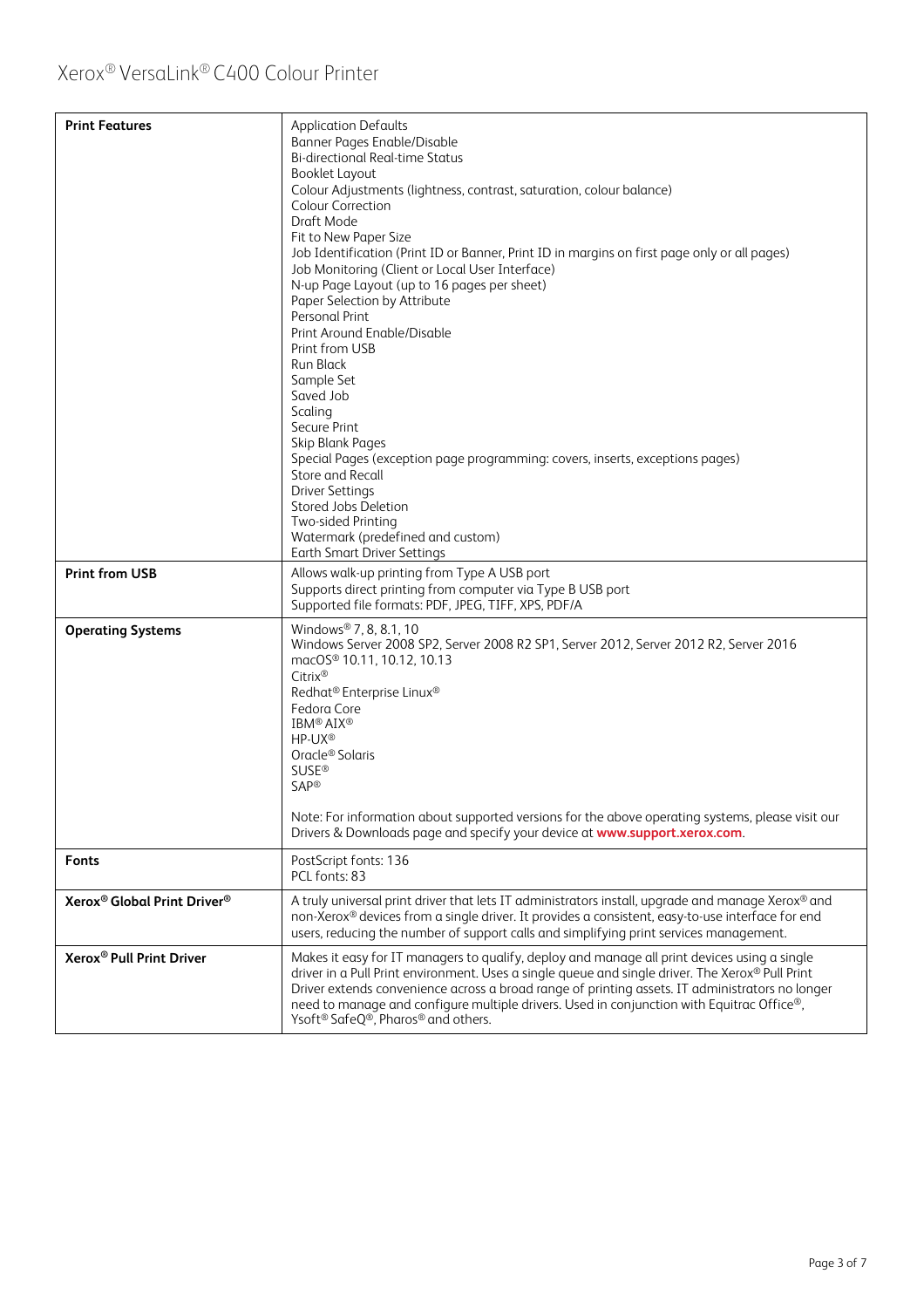| MOBILE SOLUTIONS AND MOBILE DEVICE APPS                                                                           |                                                                                                                                                                                                                                                                                                                                                                                                                                                                                                                                                                                                                                                                                                                                                                        |  |
|-------------------------------------------------------------------------------------------------------------------|------------------------------------------------------------------------------------------------------------------------------------------------------------------------------------------------------------------------------------------------------------------------------------------------------------------------------------------------------------------------------------------------------------------------------------------------------------------------------------------------------------------------------------------------------------------------------------------------------------------------------------------------------------------------------------------------------------------------------------------------------------------------|--|
| Apple <sup>®</sup> AirPrint <sup>®</sup>                                                                          | Print email, photos and important office documents directly from an Apple iPhone® or iPad® with<br>no drivers to install and no cables to connect. With AirPrint, an iPhone or iPad automatically locates<br>and connects to the AirPrint-enabled device over the office Wi-Fi network.                                                                                                                                                                                                                                                                                                                                                                                                                                                                                |  |
| Mopria <sup>®</sup> Certified                                                                                     | ConnectKey® Technology-enabled print devices are Mopria® certified. Mopria® certification<br>ensures you can print wirelessly from your Mopria® supported (Android) smart phone, tablet and<br>other mobile devices instantly and easily.                                                                                                                                                                                                                                                                                                                                                                                                                                                                                                                              |  |
| Xerox <sup>®</sup> @printbyXerox App                                                                              | @printbyXerox App is a free service that allows secure printing from any email-enabled device<br>(computer, phone, tablet, iOS, Android <sup>™</sup> , Google® Chromebook™ and more) to a Xerox® printer or<br>multifunction printer using a single email address with no IT intervention. No training is needed.<br>End-users simply send attachments to the email address, and release them at the multifunction<br>printer panel.                                                                                                                                                                                                                                                                                                                                   |  |
| Xerox <sup>®</sup> Print Services plug-in<br>for Android <sup>™</sup> (Free at<br>Google Play <sup>™</sup> Store) | The Xerox® Print Services plug-in for Android KitKat (4.4 or greater) devices streamlines mobile<br>printing without third-party apps or additional print drivers. You can easily print photos, web pages<br>and documents when your mobile device is connected to printers or multifunction printers using a<br>wireless network. A robust print option set includes two-sided printing, stapling and secure code<br>release. A free download is available from the Google Play™ store.                                                                                                                                                                                                                                                                               |  |
| Xerox <sup>®</sup> Workplace Suite<br>and Xerox® Workplace Cloud                                                  | Xerox® Workplace Suite is a modular set of workflows designed to save customers time and money<br>by providing effective control over their print fleet, while enabling worker productivity and mobility<br>through a set of robust workflows. Xerox enables ultimate customer flexibility by offering these<br>capabilities in both an on-premises server version (Workplace Suite) and with a cloud based-<br>version (Workplace Cloud) of this solution.                                                                                                                                                                                                                                                                                                            |  |
| <b>SOFTWARE SOLUTIONS</b>                                                                                         |                                                                                                                                                                                                                                                                                                                                                                                                                                                                                                                                                                                                                                                                                                                                                                        |  |
| Xerox <sup>®</sup> ConnectKey <sup>®</sup> Apps<br>(Found at the Xerox App Gallery)                               | Increase user productivity by simplifying and shortening everyday tasks. Unlike traditional<br>software, ConnectKey® Apps do not require a dedicated server, PC or IT resource. Instead, simply<br>download these lightweight, serverless ConnectKey® Apps to the ConnectKey® Technology-<br>enabled device.                                                                                                                                                                                                                                                                                                                                                                                                                                                           |  |
| <b>SECURITY</b>                                                                                                   |                                                                                                                                                                                                                                                                                                                                                                                                                                                                                                                                                                                                                                                                                                                                                                        |  |
| <b>Security Features</b>                                                                                          | <b>Access Controls</b><br>AES 256-bit Encryption<br>Audit Log<br>Certificate Path Validation<br>Certificate Revocation List (CRL)/Status Protocol (OCSP)<br>Detection of External Program Falsification (XCP Plug-in)<br>Cisco <sup>®</sup> Identity Services Engine (ISE) Integration<br>Domain Filtering<br>FIPS 140-2<br><b>Firmware Verification</b><br>Immediate Disk Overwrite*<br>IP Address Filtering<br>IPsec<br>Network Authentication<br>Port Filtering<br>Pre-installed Self-Signed Certificates<br><b>Role Based Permissions</b><br>Secure print<br>Security Certificate Management<br>Smart Card Enablement (CAC/PIV/.NET)<br>SNMP <sub>v3</sub><br>Status Protocol (OCSP)<br>TLS/SSL<br>Trusted Platform Module (TPM)<br>*Requires HDD/Productivity Kit |  |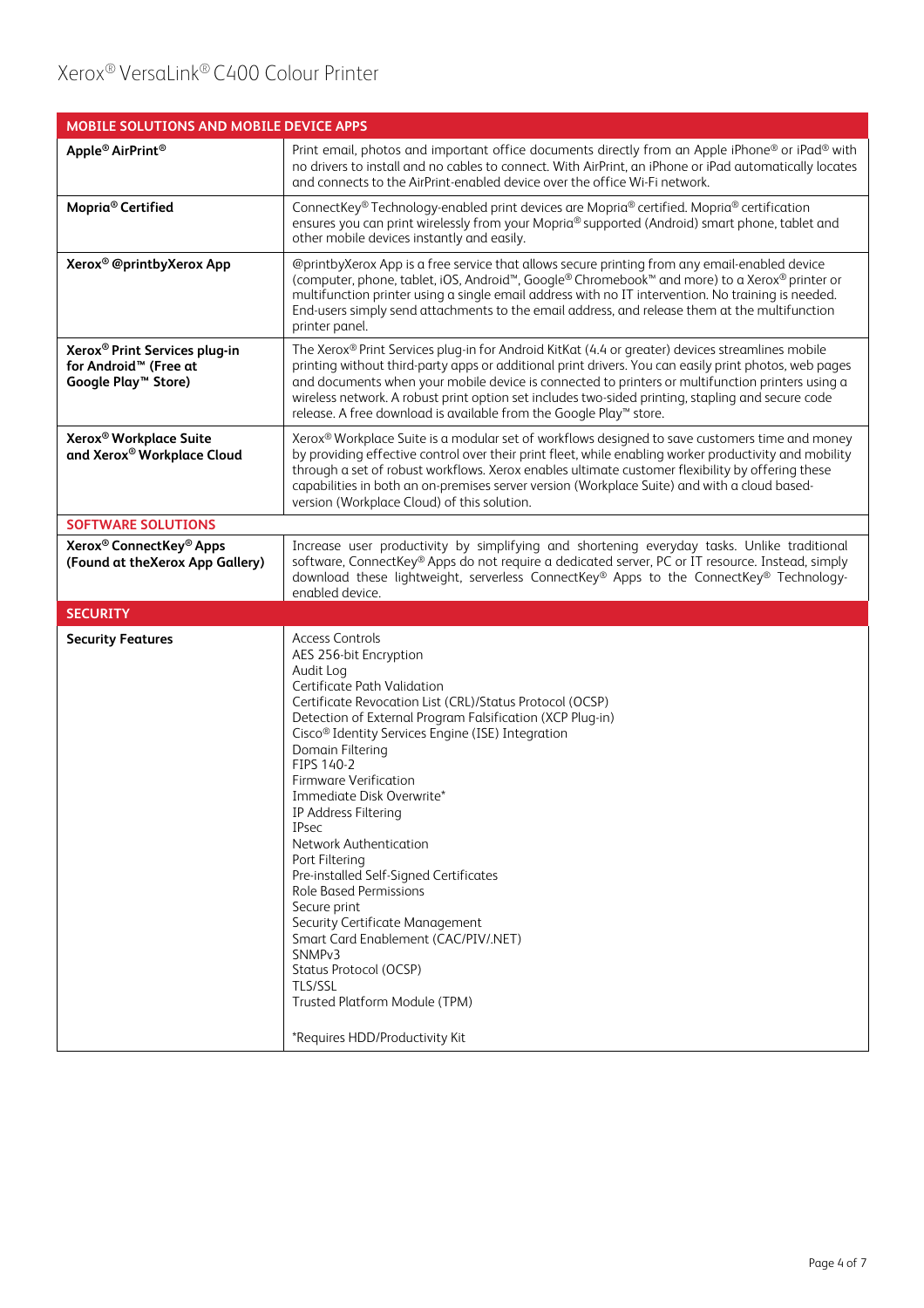| <b>ACCOUNTING</b>                                                         |                                                                                                                                                                                                                                                                                                                                                                                                                                                                                                                                                                                                   |  |
|---------------------------------------------------------------------------|---------------------------------------------------------------------------------------------------------------------------------------------------------------------------------------------------------------------------------------------------------------------------------------------------------------------------------------------------------------------------------------------------------------------------------------------------------------------------------------------------------------------------------------------------------------------------------------------------|--|
| XEROX <sup>®</sup> STANDARD ACCOUNTING TOOL/NETWORK ACCOUNTING (STANDARD) |                                                                                                                                                                                                                                                                                                                                                                                                                                                                                                                                                                                                   |  |
| <b>Tracking</b>                                                           | Print usage                                                                                                                                                                                                                                                                                                                                                                                                                                                                                                                                                                                       |  |
| Accounting                                                                | Xerox® Standard Accounting Tool<br>Up to 1,000 User Accounts without HDD<br>Up to 9,999 User Accounts with HDD<br>Up to 500 General Accounts<br>Network Accounting (Job Based Accounting)<br>Up to 1,000 User IDs; Up to 1,000 Account IDs without HDD                                                                                                                                                                                                                                                                                                                                            |  |
|                                                                           | Up to 60,000 User IDs; Up to 60,000 Account IDs with HDD<br>Up to 14,000 Accounting Records (transactions)                                                                                                                                                                                                                                                                                                                                                                                                                                                                                        |  |
| Features                                                                  | Administrators can manage the feature via the Embedded Web Server.                                                                                                                                                                                                                                                                                                                                                                                                                                                                                                                                |  |
|                                                                           | ACCOUNTING OPTIONS - NETWORK ACCOUNTING (ALLOWS CENTRAL SERVER TO MANAGE ALL ACCOUNTING)                                                                                                                                                                                                                                                                                                                                                                                                                                                                                                          |  |
|                                                                           | • Enhanced network accounting with up-to-the-minute data on how the system is being used<br>• Comprehensive management and enterprise-scale tracking and reporting of device usage<br>. Numerous solutions are available through Xerox Alliance Partners. For details, visit www.xerox.co.uk<br>• Security enhancements include simultaneous support for HTTP/HTTPS protocols<br>• Device requests account authentication from third-party server enabling larger databases<br>of users and accounts<br>• Accept Authentication Login at control panel and pass to third-party Networking Account |  |
| <b>PAPER HANDLING</b>                                                     |                                                                                                                                                                                                                                                                                                                                                                                                                                                                                                                                                                                                   |  |
| <b>BYPASS TRAY</b>                                                        |                                                                                                                                                                                                                                                                                                                                                                                                                                                                                                                                                                                                   |  |
| Capacity <sup>5</sup>                                                     | 150 sheets                                                                                                                                                                                                                                                                                                                                                                                                                                                                                                                                                                                        |  |
| <b>Sizes</b>                                                              | Custom sizes: 76.2 x 127 mm to 216 x 356 mm                                                                                                                                                                                                                                                                                                                                                                                                                                                                                                                                                       |  |
| Weights<br>One-sided:<br>Two-sided:                                       | 60 to 220 gsm<br>60 to 163 gsm                                                                                                                                                                                                                                                                                                                                                                                                                                                                                                                                                                    |  |
| <b>Types</b>                                                              | Plain<br>Lightweight Cardstock<br>Cardstock<br>Hole Punched<br>Recycled<br>Pre-Printed<br>Letterhead<br>Bond<br>Lightweight Glossy Cardstock<br><b>Glossy Cardstock</b><br>Labels<br>Envelopes<br>Custom                                                                                                                                                                                                                                                                                                                                                                                          |  |
| <b>TRAY 1</b>                                                             |                                                                                                                                                                                                                                                                                                                                                                                                                                                                                                                                                                                                   |  |
| Capacity <sup>5</sup>                                                     | 550 sheets                                                                                                                                                                                                                                                                                                                                                                                                                                                                                                                                                                                        |  |
| <b>Sizes</b>                                                              | Custom sizes: 148 x 210 mm to 216 x 356 mm                                                                                                                                                                                                                                                                                                                                                                                                                                                                                                                                                        |  |
| Weights<br>One-sided:<br>Two-sided:                                       | 60 to 220 gsm<br>60 to 163 gsm                                                                                                                                                                                                                                                                                                                                                                                                                                                                                                                                                                    |  |
| <b>Types</b>                                                              | Plain<br>Lightweight Cardstock<br>Cardstock<br>Hole Punched<br>Recycled<br>Pre-Printed<br>Letterhead<br>Bond<br>Lightweight Glossy Cardstock<br><b>Glossy Cardstock</b><br>Custom                                                                                                                                                                                                                                                                                                                                                                                                                 |  |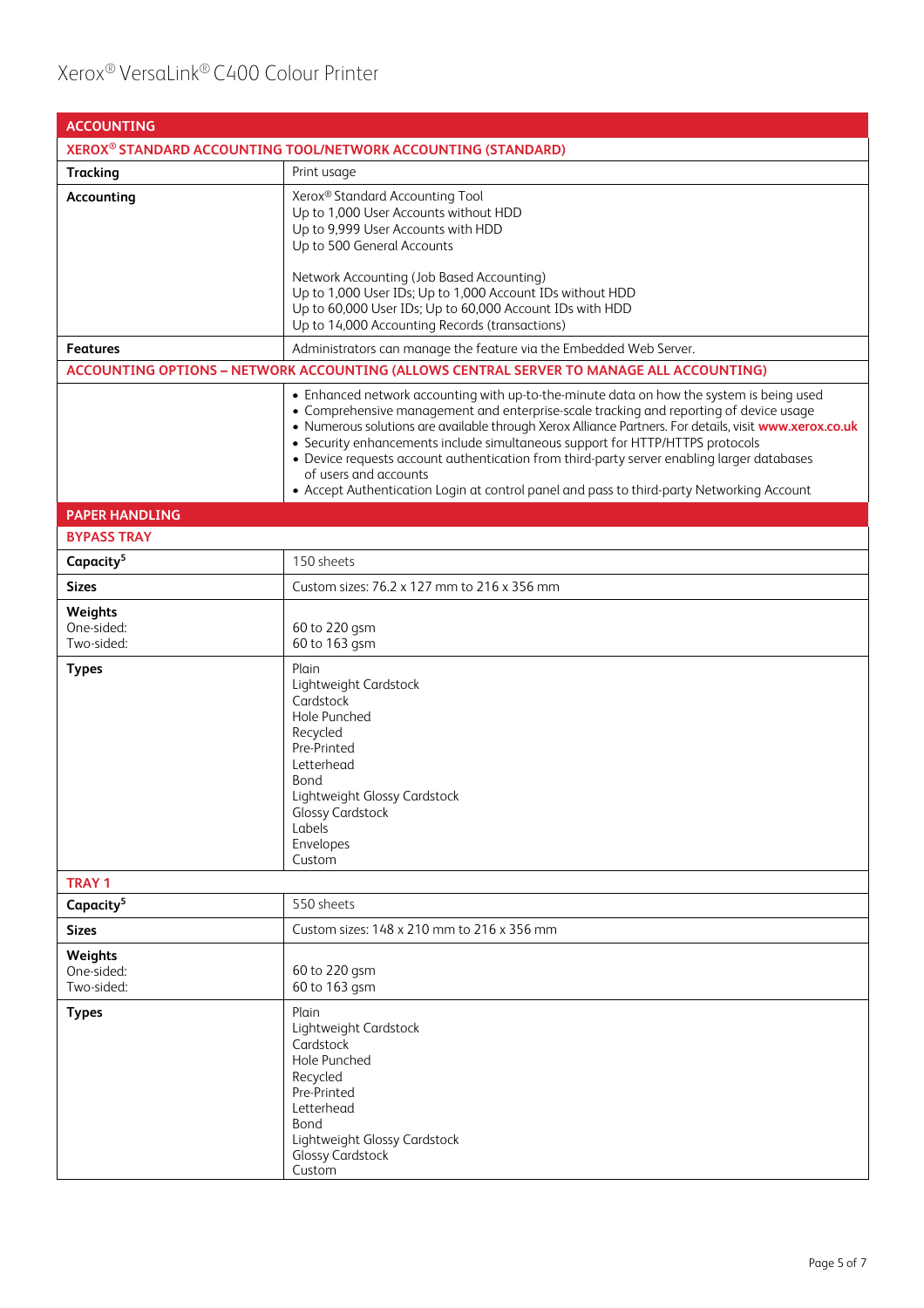| <b>OPTIONAL TRAY 2</b>                                       |                                                                                                                                                                                                                                                                                                                                                                                                                                               |
|--------------------------------------------------------------|-----------------------------------------------------------------------------------------------------------------------------------------------------------------------------------------------------------------------------------------------------------------------------------------------------------------------------------------------------------------------------------------------------------------------------------------------|
| Capacity <sup>5</sup>                                        | 550 sheets                                                                                                                                                                                                                                                                                                                                                                                                                                    |
| <b>Sizes</b>                                                 | Custom Sizes: 148 x 210 mm to 216 x 356 mm                                                                                                                                                                                                                                                                                                                                                                                                    |
| Weights<br>One-sided:<br>Two-sided:                          | 60 to 220 gsm<br>60 to 163 gsm                                                                                                                                                                                                                                                                                                                                                                                                                |
| <b>Types</b>                                                 | Plain<br>Lightweight Cardstock<br>Cardstock<br>Hole Punched<br>Recycled<br>Pre-Printed<br>Letterhead<br>Bond<br>Lightweight Glossy Cardstock<br><b>Glossy Cardstock</b><br>Custom                                                                                                                                                                                                                                                             |
| <b>TOTAL CAPACITY</b>                                        |                                                                                                                                                                                                                                                                                                                                                                                                                                               |
| <b>Standard Device Capacity<sup>5</sup></b>                  | 700 sheets                                                                                                                                                                                                                                                                                                                                                                                                                                    |
| <b>Total Device Capacity<sup>5</sup></b>                     | 1,250 sheets                                                                                                                                                                                                                                                                                                                                                                                                                                  |
| <b>PAPER OUTPUT</b><br>Output Capacity <sup>5</sup>          | 250 sheets                                                                                                                                                                                                                                                                                                                                                                                                                                    |
|                                                              | Standard                                                                                                                                                                                                                                                                                                                                                                                                                                      |
| <b>Automatic Two-sided Printing</b>                          |                                                                                                                                                                                                                                                                                                                                                                                                                                               |
| <b>DEVICE MANAGEMENT</b>                                     |                                                                                                                                                                                                                                                                                                                                                                                                                                               |
| <b>Network Protocols</b>                                     | TCP/IP: HTTP/HTTPS, Internet Printing Protocol, LPR/LPD, Raw Socket Printing/Port 9100, IPv4/IPv6,<br><b>WSD LDAP</b><br>Bonjour®/AirPrint <sup>™</sup><br>Most protocols not in use can be disabled                                                                                                                                                                                                                                          |
| <b>Administrative Protocols</b>                              | DHCP, SNMP, WINS, HTTP, HTTPS, TLS, SNTP, MDNS                                                                                                                                                                                                                                                                                                                                                                                                |
| <b>REMOTE CONTROL PANEL</b>                                  |                                                                                                                                                                                                                                                                                                                                                                                                                                               |
|                                                              | • Enables faster, more convenient technical support and user training<br>• IT administrators and other authorised users can control the device remotely from a web page<br>on any device<br>• Remote user experience is identical to performing tasks directly at the device                                                                                                                                                                  |
| <b>XEROX<sup>®</sup> CENTREWARE<sup>®</sup> WEB SOFTWARE</b> |                                                                                                                                                                                                                                                                                                                                                                                                                                               |
|                                                              | • A web-based server application for network administrators that permits web-browser-based<br>device management from any workstation, whether running Windows or UNIX or any other<br>operating system<br>• Works with any SNMP-managed printer from any manufacturer<br>• Provides help with device discovery and installations, health checks and troubleshooting,<br>and device upgrades, as well as basic accounting and asset management |
|                                                              | XEROX® EMBEDDED WEB SERVER - INTEGRATED DEVICE WEB PAGE                                                                                                                                                                                                                                                                                                                                                                                       |
| <b>Device Status</b>                                         | • Tray Status/Contents<br>• Consumables Status<br>• Billing/Usage<br>• Quick Links<br>• Online Support                                                                                                                                                                                                                                                                                                                                        |
| <b>Print Queue Viewing</b>                                   | Job print queue management - view and delete                                                                                                                                                                                                                                                                                                                                                                                                  |
| Job Submission                                               | Print-ready files (PS, PCL, PDF, XPS, JPEG)                                                                                                                                                                                                                                                                                                                                                                                                   |
| <b>Device Administration</b>                                 | Allows simple, remote installation setting of configuration options and management of the device                                                                                                                                                                                                                                                                                                                                              |
| Browsers                                                     | Microsoft® Internet Explorer®<br>Microsoft Edge <sup>™</sup><br>Mozilla <sup>™</sup> Firefox®<br>Apple® Safari®<br>Google Chrome <sup>™</sup>                                                                                                                                                                                                                                                                                                 |